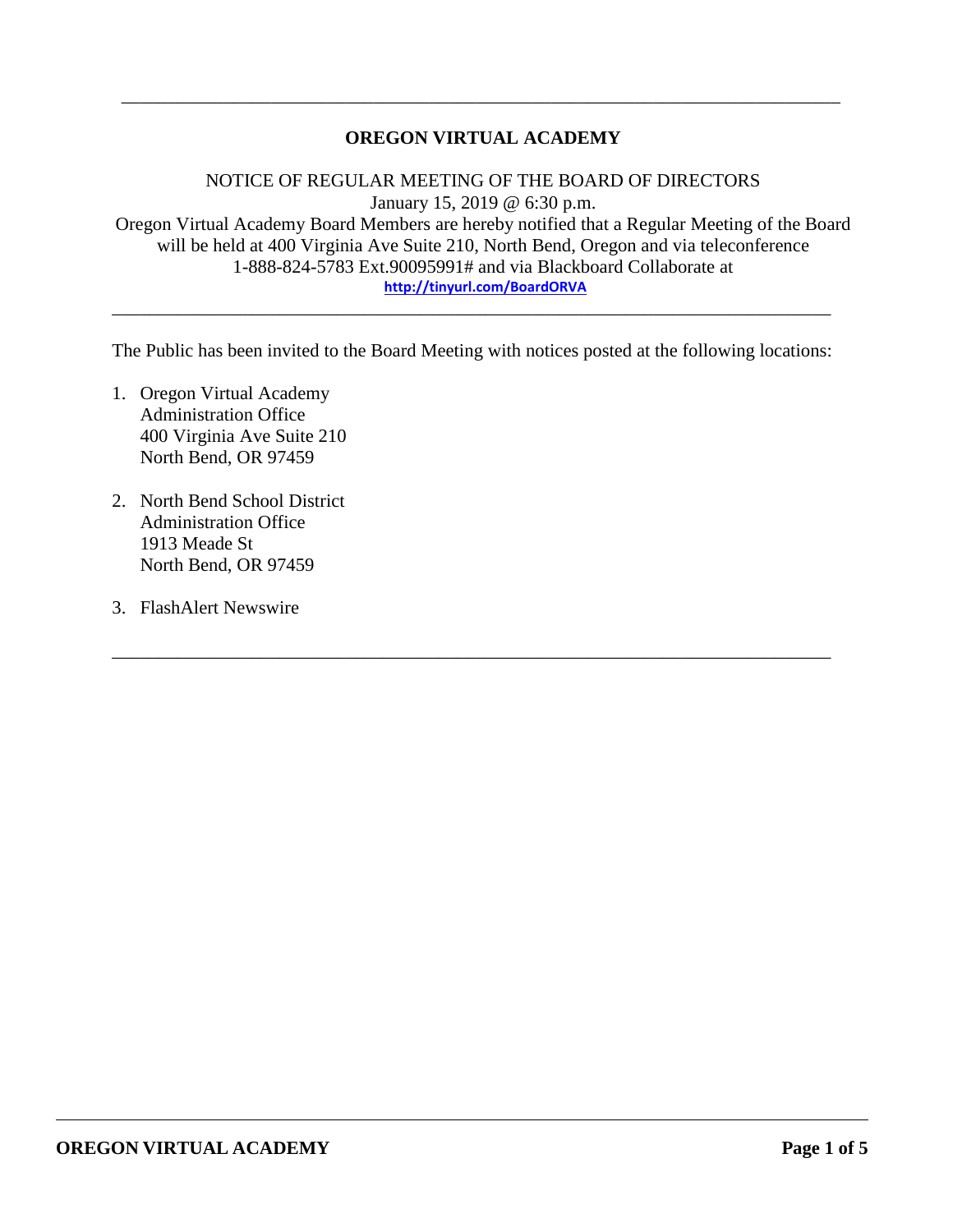# **AGENDA REGULAR MEETING AGENDA**

# **BOARD OF DIRECTORS OREGON VIRTUAL ACADEMY**

**Tuesday, January 15th , 2019 6:30 p.m.** ORVA Office 400 Virginia Ave Suite 210 North Bend, OR 97459

# **INSTRUCTIONS FOR PRESENTATIONS TO THE BOARD BY PARENTS AND CITIZENS**

The Oregon Virtual Academy welcomes your participation at the School's Board meetings. The purpose of a public meeting of the Board of Directors is to conduct the affairs of the School in public. We are pleased that you are in attendance and hope that you will visit these meetings often. Your participation assures us of continuing community interest in our School. To assist you in the ease of speaking/participating in our meetings, the following guidelines are provided.

- 1. Agendas are available to all audience members at the door to the meeting or by requesting the agenda from School Officials (541-751-8060).
- 2. The "Public Comment" portion is set aside for members of the audience to raise issues that are not specifically on the agenda. These presentations are limited to three (3) minutes and total time allotted to non-agenda items will not exceed fifteen (15) minutes. The Board may give direction to staff to respond to your concern or you may be offered the option of returning with a citizen-requested item.
- 3. When addressing the Board, speakers are requested to stand, to state their name and address, and to adhere to the time limits set forth.
- 4. Citizens may request that a topic related to school business be placed on a future agenda by submitting a written request at least seventy-two (72) hours in advance of any regular meeting. Once such an item is properly placed on the agenda, the Board can respond, interact, and act upon the item.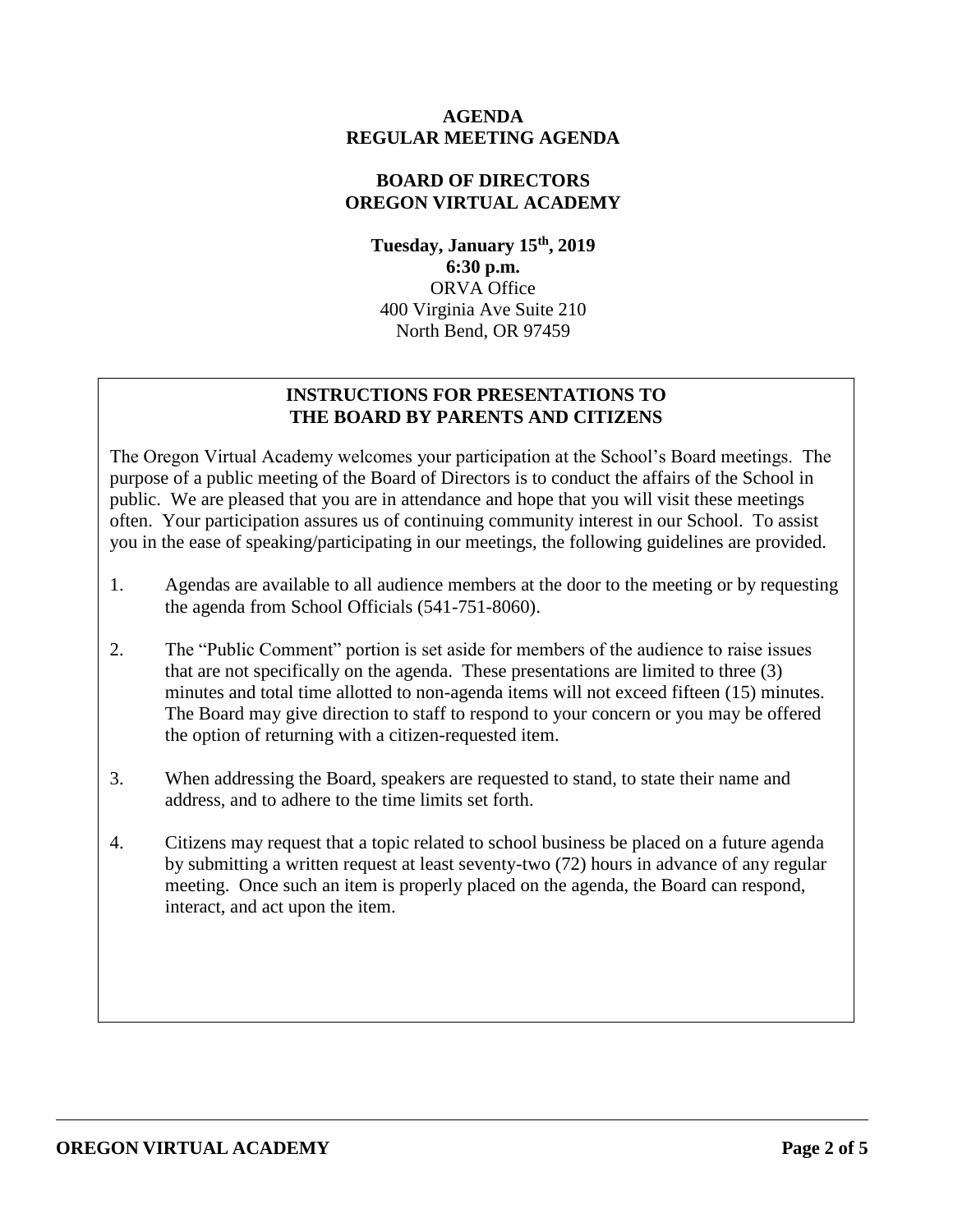# **I. PRELIMINARY**

**A.** CALL TO ORDER

Meeting was called to order by the Board Chair at \_\_\_ P.M.

#### **B.** Roll Call

| <b>Member</b>       | <b>Title</b>  | Term      | <b>Present</b> | <b>Absent</b> | In | Out |
|---------------------|---------------|-----------|----------------|---------------|----|-----|
| Mr. Paul Tannahill  | Member        | 2015-2018 |                |               |    |     |
| Mr. Michael Herndon | Member        | 2015-2018 |                |               |    |     |
| Ms. Terri Bennink   | Secretary     | 2016-2019 |                |               |    |     |
| Mr. Steven Isaacs   | Member        | 2016-2019 |                |               |    |     |
| Mr. Brian Bray      | Chairman      | 2016-2019 |                |               |    |     |
| Mr. Barry Jahn      | Vice Chairman | 2017-2020 |                |               |    |     |
| Vacant              | Member        | 2017-2020 |                |               |    |     |

# **II. COMMUNICATIONS**

**A.** PUBLIC COMMENTS:

No individual comment shall be for more than three (3) minutes and the total time for this purpose shall not exceed fifteen (15) minutes. Board members may respond to comments however no action can be taken. The Board may give direction to staff following comment.

### **B.** BOARD/STAFF DISCUSSION

- 1. School Informational Reports
	- a. School Leadership Report ORVA Administration
	- b.Review of Financial Packet (through December 2018) M. Herndon, Board Treasurer and C. Chun-Hoon, Finance Director (to follow)
	- c. Credit Card Charges (through December 2018) M. Caldwell, Office Manager
- 2. Board of Directors Discussion:
	- a. Committee Updates
		- i) Finance Committee M. Herndon, Board Treasurer -Discussion/Possible Additional Action on Employee Health Insurance Renewal.
		- ii) The ORVA Town Hall B. Jahn, Board Vice-Chair/S. Werlein, HOS
		- iii) Professional Services Committee B. Bray, Board Chair
		- iv) Policy Committee M. Herndon, Board Treasurer
	- b. Other B. Jahn, Board Vice-Chair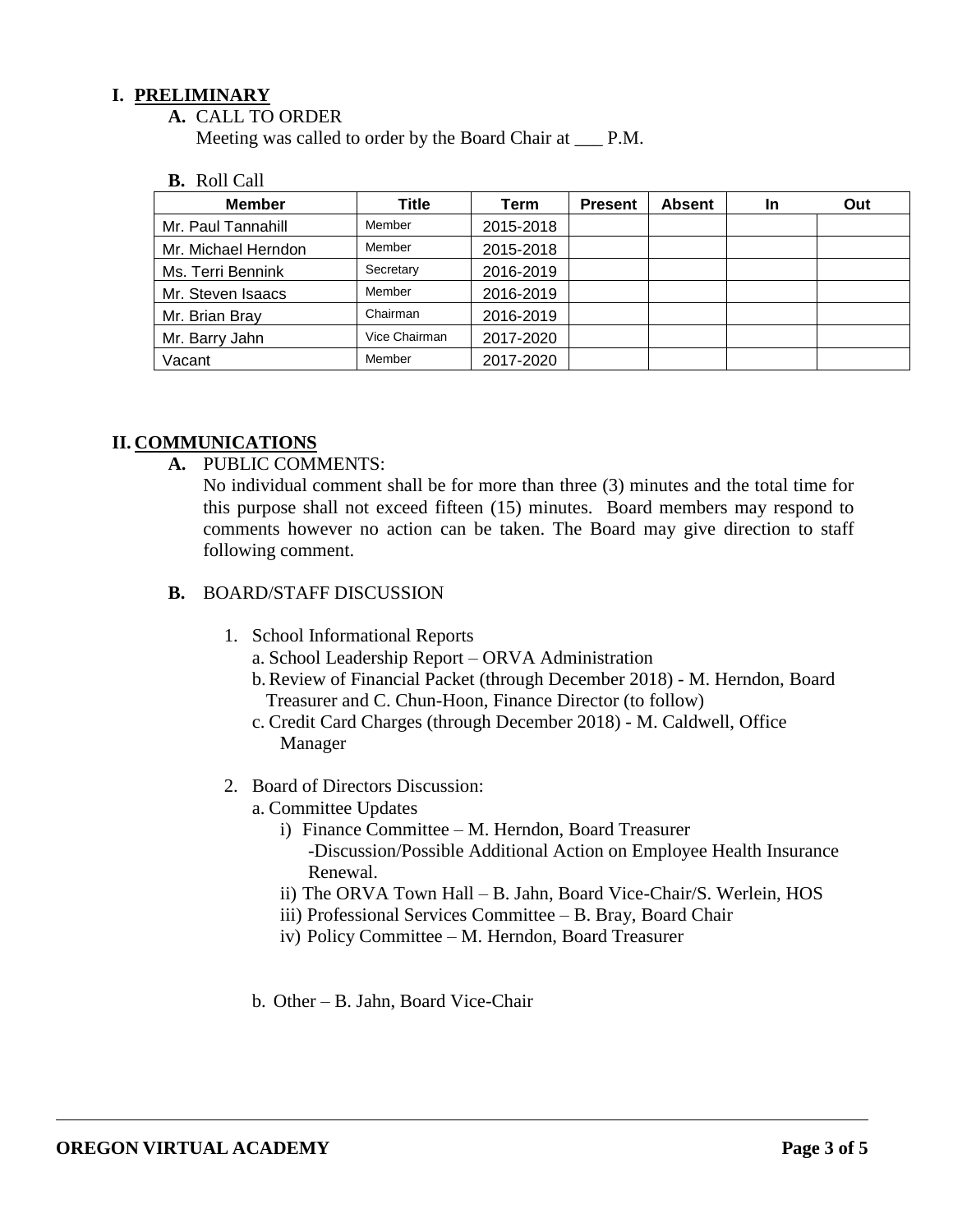# **III. CONSENT AGENDA ITEMS**

All matters listed under the consent agenda are considered by the Board to be routine and will be approved/enacted by the Board in one motion in the form listed below. Unless specifically requested by a Board member for further discussion or removed from the agenda, there will be no discussion of these items prior to the Board votes on them. The Head of School recommends approval of all consent agenda items.

# **A.** ITEMS FOR APPROVAL

- 1. Previous Meeting Minutes a. December 18<sup>th</sup>, 2018
- 2. K12 Invoice Payment
- 3. New Hires a. Jennifer Woods, ELA Teacher

### **IV. ACTION ITEMS**

#### **A.** IV-BDRPT-01\_1-15-19

Discussion and possible action on remaining Board Policy Updates

| <b>Member</b>       | <b>Motion</b> | Aye           | <b>No</b>         | <b>Abstain</b> | <b>Absent</b> |
|---------------------|---------------|---------------|-------------------|----------------|---------------|
| Mr. Paul Tannahill  |               |               |                   |                |               |
| Mr. Michael Herndon |               |               |                   |                |               |
| Ms. Terri Bennink   |               |               |                   |                |               |
| Mr. Steven Isaacs   |               |               |                   |                |               |
| Mr. Brian Bray      |               |               |                   |                |               |
| Mr. Barry Jahn      |               |               |                   |                |               |
| Vacant              |               |               |                   |                |               |
| Motion              | Carried ()    | Not Carried ( | Vote, (A) (N)(Ab) | Tabled (       |               |

**B.** IV-BDRPT-02\_1-15-19

Discussion and possible action on resignation of current board member.